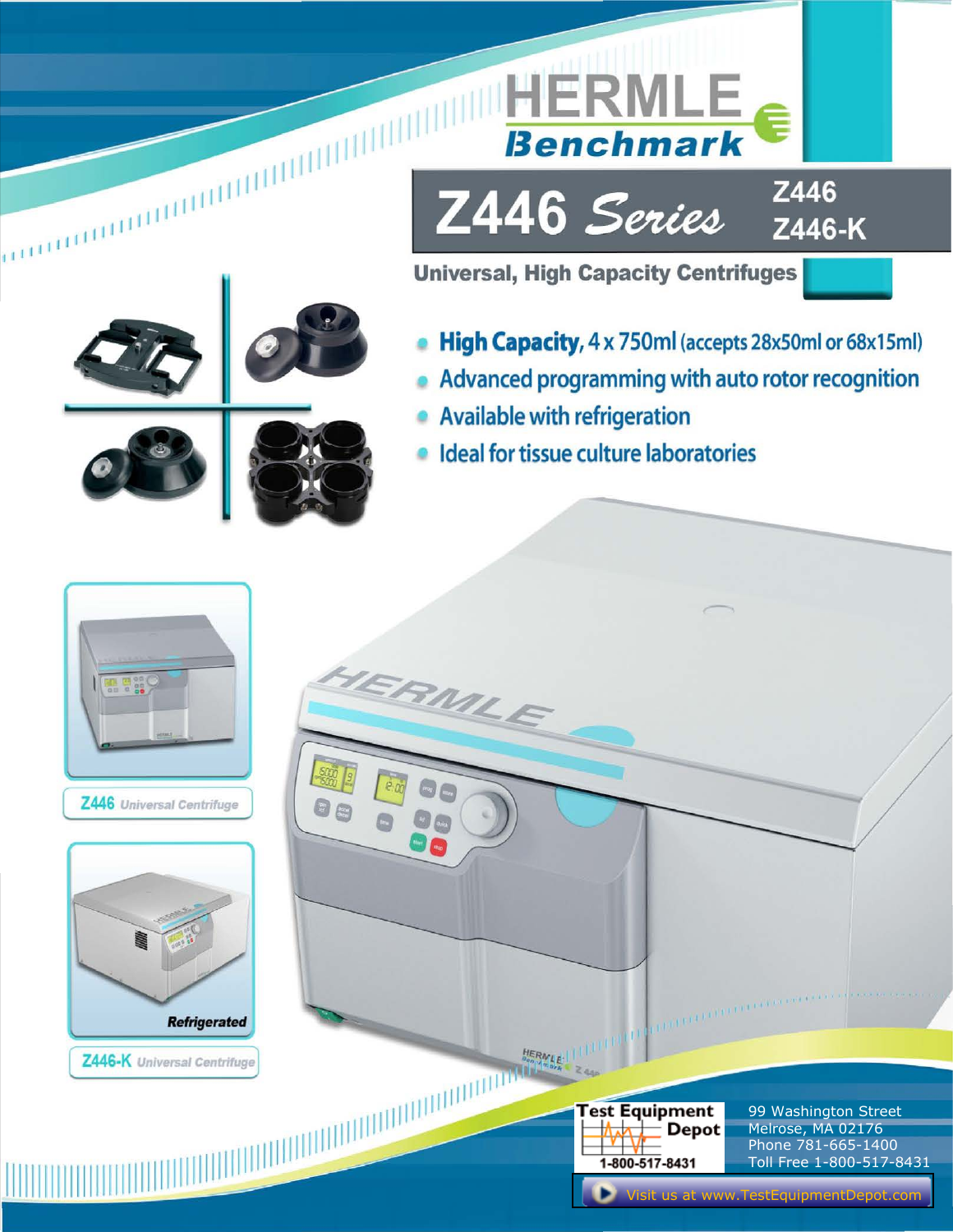

# Z446 Series Summary

Speed up to 16,000 rpm G-Force up to 26,328 x g Swing Out Capacity: 4 x 750ml 28 x 50ml 68 x 15ml 20 x microplates

Angle Rotor Capacity 44 x 1.5/2.0ml 10 x 50ml 30 x 15ml

### Z446 Features

Microprocessor Control Over-speed protection Automatic rotor identification Program Storage (99) Pre-Cool function (Z446-K only) Momentary spin button Imbalance detection Adjustable Accel/Decel Audible end of run alarm

Maintenance free induction drive Motor driven safety lid-lock Quiet operation, less than 65 DB Splash proof display Powerful Refrigeration (Z466-K only)

## Z446 Specifications

| <b>Speed Range:</b>     | 200 to 16,000 rpm      |
|-------------------------|------------------------|
| Max. RCF:               | $24,325 \times g$      |
| <b>Max Capacity:</b>    | 4 x 750 ml             |
| Timer:                  | up to 99 hr, 59 min.   |
| <b>Dimensions:</b>      | 21.3 x 26.4 x 15.4 in. |
| $(W \times D \times H)$ | 54 x 67 x 39 cm.       |
| Z446-K                  | 28.7 x 26.4 x 15.4 in. |
|                         | 73 x 67 x 39 cm.       |
| Weight:                 | 174 lbs (79 kg)        |
| Z446-K                  | 244 lbs (111 kg)       |
| <b>Electrical:</b>      | 120 or 230V, 50/60Hz   |
| <b>Power Draw:</b>      | 640W (Z446-K: 1630W)   |
|                         |                        |
|                         |                        |

Temp Range:  $-20^\circ$  - 40 $^\circ$  C (Z446-K only)



The Z446 universal centrifuge series offers the highest capacity of any benchtop Hermle-Benchmark model. With air-craft grade, premium alloy construction, the 4 x 750ml swing out rotor can withstand centrifugal forces upwards of 4,000 x g with full loads of up to 28 x 50ml or 68 x 15ml tubes.

Advanced microprocessor controls allow for instant rotor identification, which automatically converts the rotational speed to the relevant g-force (rcf), preventing the user from setting a speed above the capabilities of the installed rotor. In addition to retrieving saved programs, the easy to use front panel can adjust accel/decel rates, and change the end of run alarm tone.

Rotor exchange is simple and requires less than one minute. An included rotor wrench can be used to loosen and install all rotors. As soon as the rotor is placed on the motor shaft, the identification process activates and the installed rotor code is displayed on the backlit LCD display.

Ordering Information:

| Z446*   | Z446 Centrifuge (without rotor), 120V                |
|---------|------------------------------------------------------|
| Z446-K* | Z446-K Refrigerated Centrifuge (without rotor), 120V |

\*115V with US Plug. For 230V (EU Plug), please order -E.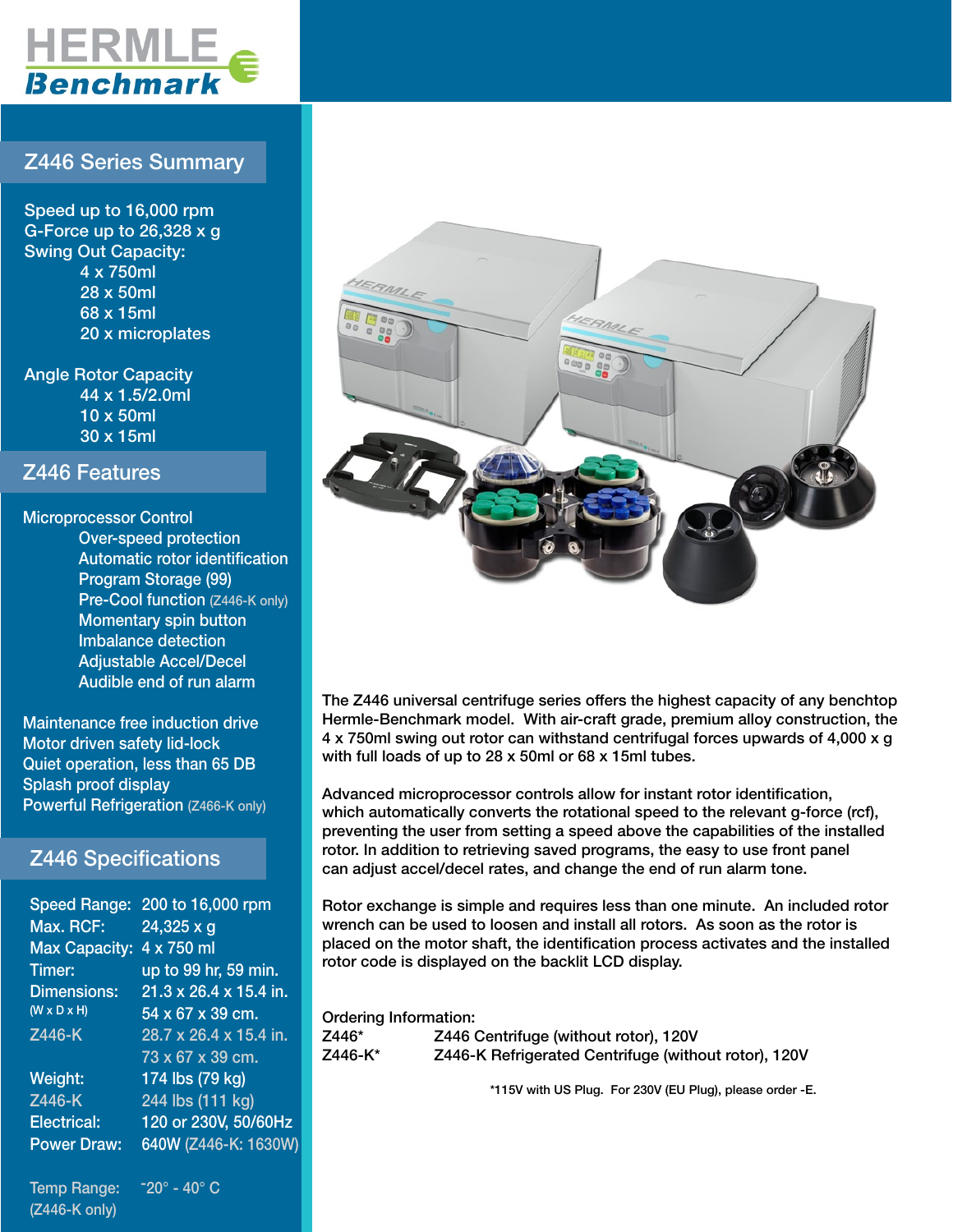# **Universal Swing Out Rotors:**







Z446-750-LID (Hermetically sealed lid with sealing ring)



Z446-MP-RA Microplate removing aid

| Item: Z446-750-AC |                                                      |  |
|-------------------|------------------------------------------------------|--|
|                   | 4 x 750ml Swing Out Rotor                            |  |
|                   | Max Speed: 4,000 rpm / 3,434 x q (Z446)              |  |
|                   | Max Speed: 4,500 rpm / 4,346 x g (Z446-K)            |  |
|                   | Accel: 47 sec. / Decel: 49 sec.                      |  |
|                   |                                                      |  |
| Z446-750-AC       | Rotor without buckets                                |  |
| Z446-750          | Rotor complete with 4 round buckets                  |  |
| Z446-750-BUK      | Round buckets, 2/pk.                                 |  |
| Z446-MP-BUK       | Rectangular buckets, 2/pk.                           |  |
| Z446-750-MP       | Microplate carrier, 2/pk                             |  |
| Z446-MP-STK       | PCR plate stacking adapter (for Z446-750-MP), 2/pk   |  |
| Z446-750-LID      | Hermetically sealed lid for round buckets, 2/pk      |  |
| Z446-MP-LID       | Hermetically sealed lid for rectagular buckets, 2/pk |  |
|                   |                                                      |  |

| <b>Inserts:</b> (for round<br>buckets) | <b>Tube/Bottle</b> | qty/<br>insert | qty./<br>rotor |
|----------------------------------------|--------------------|----------------|----------------|
| Z446-750-A500                          | 500ml conical      |                | 4              |
| Z446-750-A250                          | 250ml bottle       |                |                |
| Z446-750-A225                          | 225ml conical      |                | 4              |
| Z446-750-A50                           | 50ml conical       | 7              | 28             |
| Z446-750-A30                           | 30ml round         | 8              | 32             |
| Z446-750-A15                           | 15ml conical       | 17             | 68             |
| Z446-750-A10                           | 10 <sub>ml</sub>   | 18             | 72             |
| Z446-750-A57                           | 5/7ml              | 21             | 84             |

New optional accessories!!!

Z446-MP-BUK (Lid not included)

### Z326-MPCA 3 x chamber slide and dish carrier





Z446-MP-STK PCR plate stacking adapter (fits Z446-750-MP Only)

## **Additional Rotors:**



**Item: Z446-04500** 4 x 500ml Angle Rotor (24°) Max Speed: 8,000 rpm / 10,367 x g Accel: 73 sec. / Decel: 82 sec.

| <b>Inserts/Adapters</b>     |
|-----------------------------|
| Z446-500-A15: 15ml conical  |
| Z446-500-A50R: 50ml round   |
| Z446-500-A50: 50ml conical  |
| Z446-500-A250: 250ml bottle |



6 x 250ml Angle Rotor (28°) Max Speed: 8,000 rpm / 10,016 x g Accel: 66 sec. / Decel: 84 sec.

**Inserts/Adapters** Z366-06250-A15: 4 x 15ml conical Z366-06250-A50R: 50ml round Z366-06250-A50: 50ml conical



**Item: Z326-0685** 6 x 85ml Angle Rotor (38°) Max Speed: 11,000 rpm / 15,555 x g (Z446) Max Speed: 13,000 rpm / 21,726 x g (Z446K) Accel: 48 sec. / Decel: 46 sec.

| <b>Inserts/Adapters</b>   |
|---------------------------|
| Z326-85-A15R: 15ml round  |
| Z326-85-A15: 15ml conical |
| Z326-85-A50R: 50ml round  |
| Z326-85-A50: 50ml conical |

**Item: Z326-0485** 4 x 85ml Angle Rotor (30°) Max Speed: 15,000 rpm / 23,140 x g (Z446) Max Speed: 16,000 rpm / 26,328 x g (Z446K) Accel: 50 sec. / Decel: 45 sec.

| <b>Inserts/Adapters</b>   |  |  |
|---------------------------|--|--|
| Z326-85-A15R: 15ml round  |  |  |
| Z326-85-A15: 15ml conical |  |  |
| Z326-85-A50R: 50ml round  |  |  |
| Z326-85-A50: 50ml conical |  |  |